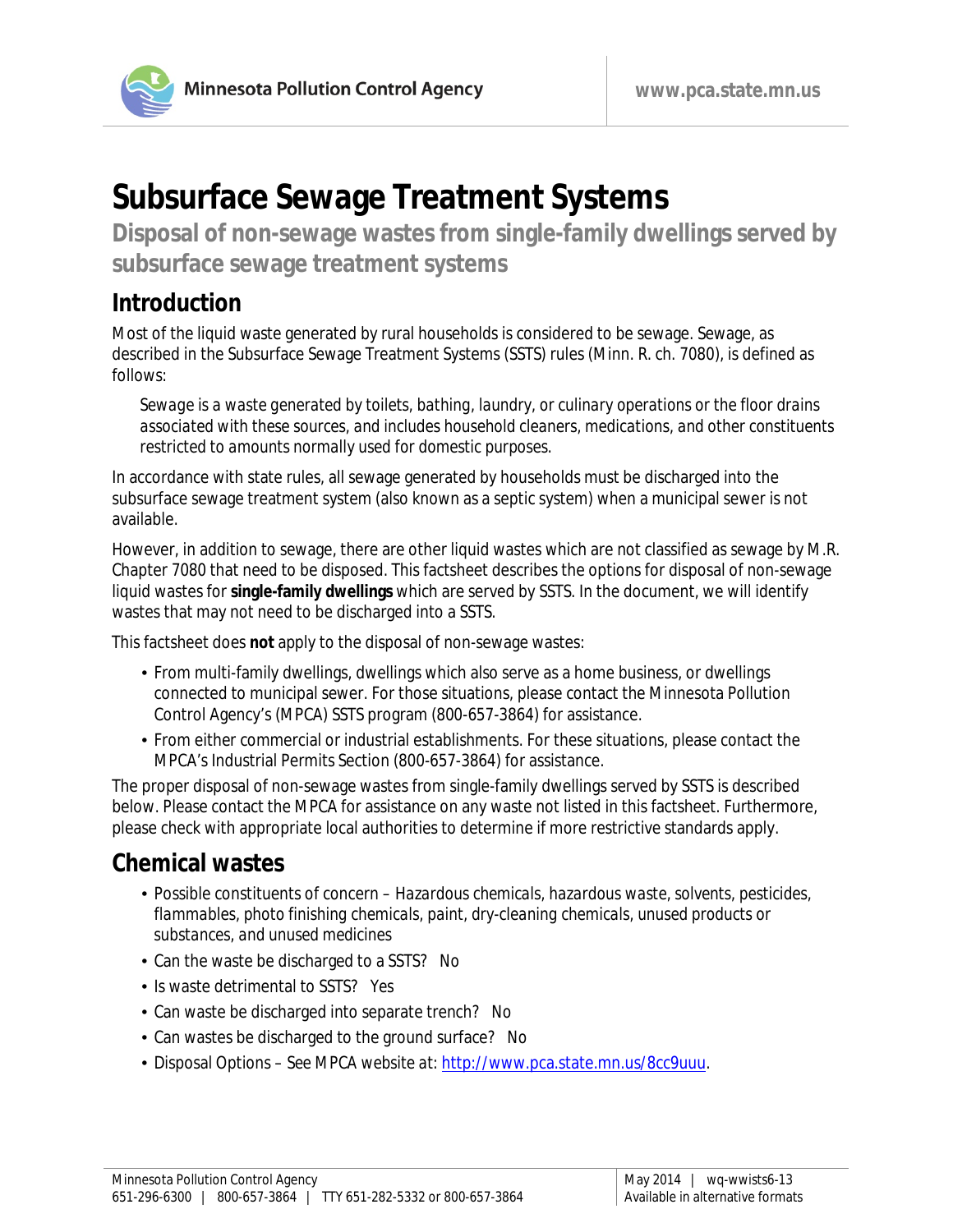# **Footing and roof drainage**

- Possible constituents of concern *None*
- Can the waste be discharged to a SSTS? *No*
- Is waste detrimental to SSTS? *Yes, volume of water*
- Can waste be discharged into separate trench? *Yes*
- Can wastes be discharged to the ground surface? *Yes*

## **Floor drains from single-family garages**

- Possible constituents of concern *Oil, antifreeze and stored materials in garage (spills)*
- Can the waste be discharged to a SSTS? *No*
- Is waste detrimental to SSTS? *Yes*
- Can waste be discharged into separate trench? *No*
- Can wastes be discharged to the ground surface? *Yes. Daylight pipe must be visible to the owner, the discharge must stay on the property, the discharge must not enter surface water or conveyance to surface water, the discharge point must meet the water supply well setback. See MPCA factsheet regarding floor drains from garages at:*  [http://www.pca.state.mn.us/publications/wq-wwists4-05.pdf.](http://www.pca.state.mn.us/publications/wq-wwists4-05.pdf)

#### **Water conditioner waste – ion exchange units (water softener units)**

- Possible constituents of concern *Hardness, iron, arsenic, radium, chlorides*
- Can the waste be discharged to a SSTS? *Yes*
- Is waste detrimental to SSTS? *Unknown*. *Limited research on the affects to SSTS range from mildly beneficial to adverse. Limited anecdotal observations indicate scum production may be impacted.*

*Backwash from newer salt efficient units will likely cause less adverse impacts on septic tank performance. Older inefficient softeners may be a problem with both volume and salt concentrations of the backwash. Performance of older units may improve if the operational settings are correct and the system is properly functioning.* 

*Some manufacturers of advanced treatment devices prohibit water softener backwash from being discharge to the treatment device. Some designers and installers prefer not to discharge the backwash into the SSTS. Chlorides are not treated in the soil.* 

- Can waste be discharged into separate trench? *Yes. Trench bottom must be above the periodically saturated soil or bedrock and the trench must meet water supply well setbacks.*
- Can wastes be discharged to the ground surface? *Yes. But the waste cannot be directly discharged to a surface water, wetland or intermittent stream (dry run). Waste must soak into the ground where it has been discharged. Discharge must stay on the property and not cause erosion or nuisance conditions.*
- Do plumbing requirements apply? *Yes. The discharge must be through a code complying plumbing receptor and building sewer in accordance with the MN Plumbing Code.*

### **Water conditioner waste – precipitate forming units (example – iron filters)**

- Possible constituents of concern *Iron*
- Can the waste be discharged to a SSTS? *Yes*
- In Substrumental to SSTS? *Yes. Discharge to a SSTS is not recommended due to the nature of the solids.*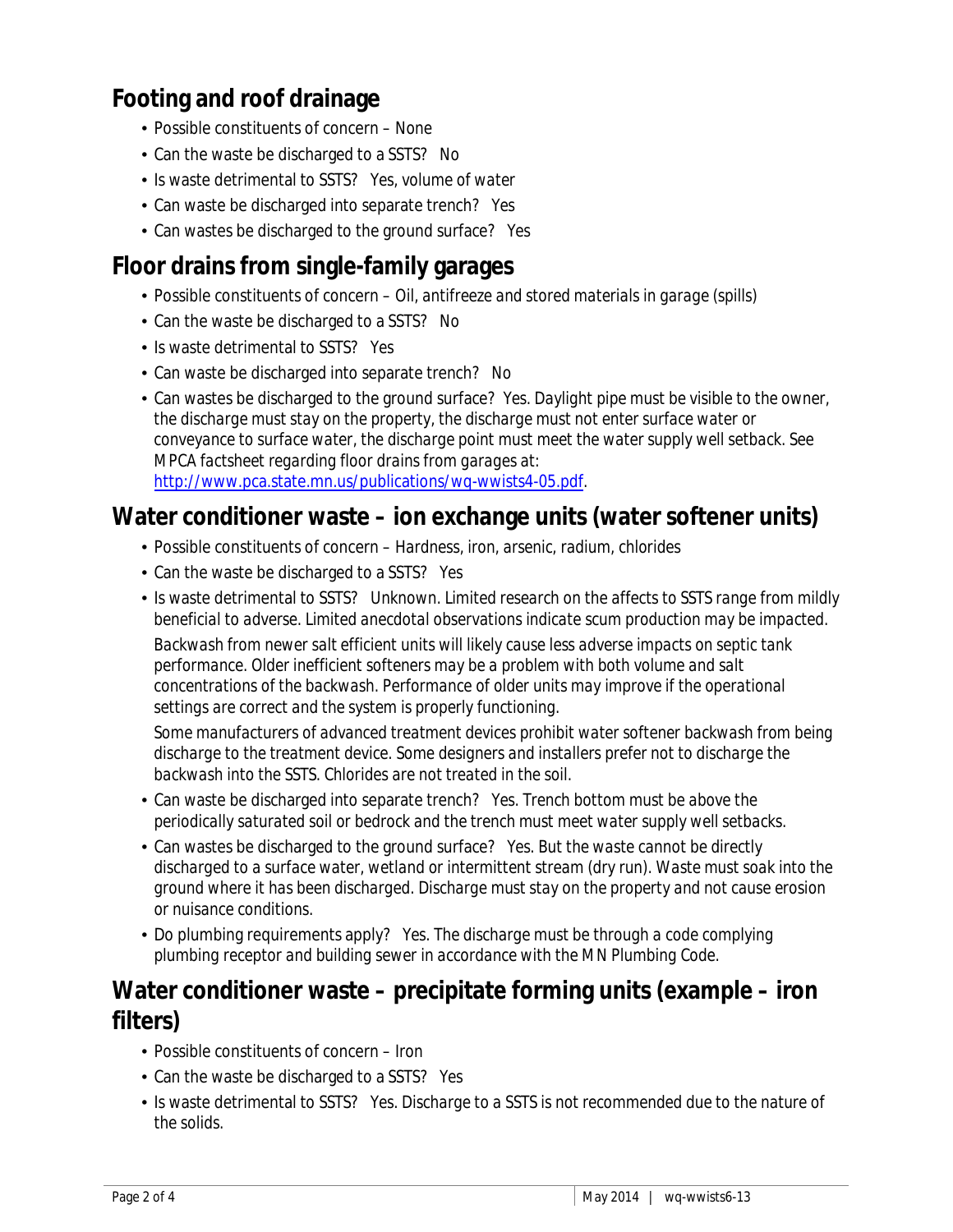- Can waste be discharged into separate trench? *Yes. The trench bottom must be above the periodically saturated soil or bedrock and trench must meet water supply well setbacks. Trench should be preceded by a septic tank.*
- Can wastes be discharged to the ground surface? *Yes. The waste cannot be directly discharged to a surface water, wetland or intermittent stream (dry run). Waste must soak into the ground where it has been discharged. Discharge must stay on the property and not cause erosion or nuisance conditions.*
- Do plumbing requirements apply? *Yes. The discharge must be through a code complying plumbing receptor and building sewer in accordance with the MN Plumbing Code.*

### **Membrane treatment units (example – reverse osmosis)**

- Possible constituents of concern *Hardness, iron, other cations, anions (nitrate), and pathogens. The degree of removal is dependent on membrane type.*
- Can the waste be discharged to a SSTS? *Yes*
- In Sumaste detrimental to SSTS? *Single fixture membrane units should pose little problems. Whole house membrane units can greatly increase the volume of discharge from the dwelling. If whole house unit is discharged to SSTS, the SSTS must be adequately sized and flow equalization is recommended.*
- Can waste be discharged into separate trench? *Yes. The trench bottom must be above the periodically saturated soil and bedrock and trench must meet water supply well setbacks.*
- Can wastes be discharged to the ground surface? *Yes. The waste cannot be directly discharged to a surface water, wetland or intermittent stream (dry run). Waste must soak into the ground where it has been discharged. Discharge must stay on the property and not cause erosion or nuisance conditions.*
- Do plumbing requirements apply? *Yes. The discharge must be through a code complying plumbing receptor and building sewer in accordance with the MN Plumbing Code.*

#### **Furnace condensate drainage**

- Possible constituents of concern *Low pH*
- Can the waste be discharged to a SSTS? *Yes*
- Is waste detrimental to SSTS? Unknown. The slow release and low volumes of liquid may freeze in *the building sewer.*
- Can waste be discharged into a separate trench? *Yes. The trench bottom must be above the periodically saturated soil and bedrock and the trench must meet water supply well setbacks.*
- Can wastes be discharged to the ground surface? *Yes. The waste cannot be directly discharged to a surface water, wetland or intermittent stream (dry run). Waste must soak into the ground where it has been discharged. Discharge must stay on the property and not cause erosion or nuisance conditions.*
- Do plumbing requirements apply? *Yes. The discharge must be through a code complying plumbing receptor and building sewer in accordance with the MN Plumbing Code.*

## **Pool water, treated hot tub water and pool filter backwash**

- Possible constituents of concern *Chlorine*
- Can the waste be discharged to a SSTS? *No*
- Is waste detrimental to SSTS? *Yes*
- Can waste be discharged into separate trench? *No*
- Can wastes be discharged to the ground surface? *See the factsheet 'Swimming Pool and Hot Tub Water Discharges Best Management Practices' at:*  [http://www.pca.state.mn.us/publications/wq-wwprm2-03.pdf.](http://www.pca.state.mn.us/publications/wq-wwprm2-03.pdf)